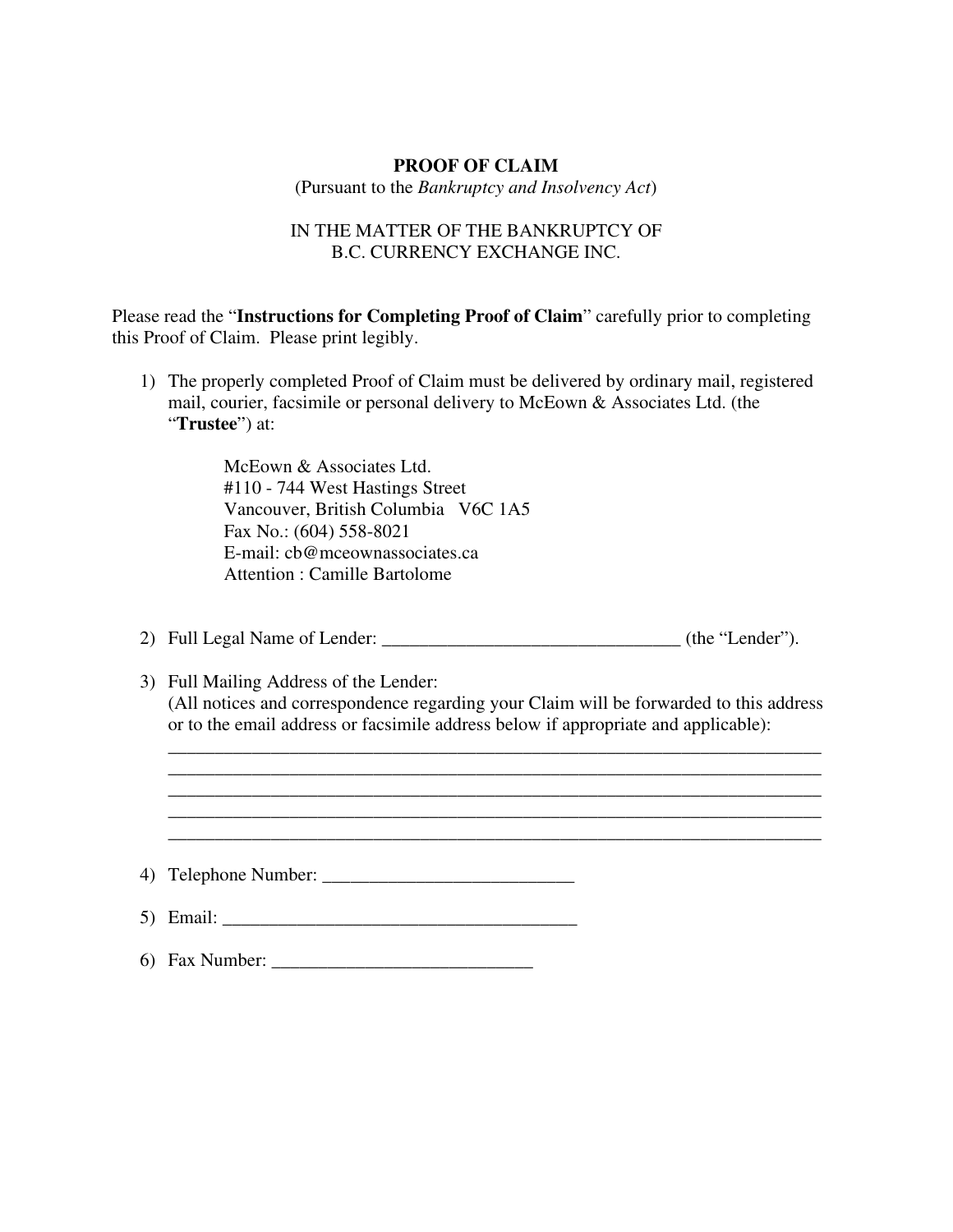## 7) Claim Details:

Check and complete the appropriate box:

- I am a **Known Lender** and **received** a Claims Package from the Trustee. My Claim amount is  $\frac{1}{2}$
- I am an **Unknown Lender** and **did not receive** a Claims Package from the Trustee. I am a Lender of BCCE. My Claim amount is  $\frac{1}{2}$

# THE UNDERSIGNED HEREBY CERTIFIES AS FOLLOWS:

- 1) I am a Lender of BCCE.
- 2) I have knowledge of all the circumstances concerning the Claim hereafter referred to.
- 3) Attached as Schedules to this Proof of Claim are:
	- A. A Statement of Account detailing:
		- i. the Amounts Advanced to BCCE to invest in the Loan Scheme; and
		- ii. any Amounts Received by you or paid to any third party on behalf of or for the benefit of you from BCCE.
	- B. All documents supporting the amounts shown in the Statement of Account.

C. Any other documents relevant to the Loan Scheme.

DATED at \_\_\_\_\_\_\_\_\_\_\_\_\_\_\_\_\_\_\_\_\_\_, this \_\_\_\_\_\_\_\_\_\_\_\_\_\_day of \_\_\_\_\_\_\_\_\_\_\_\_\_\_\_\_, 2022.

Per: \_\_\_\_\_\_\_\_\_\_\_\_\_\_\_\_\_\_\_\_\_\_\_\_\_\_\_\_\_\_

[Name of Lender – please print]

Signature of Lender Witness

**NOTE: All relevant documentation on which you rely in making your Claim must be attached to this Proof of Claim, as the validity of your Claim will be determined solely on this Proof of Claim and attachments thereto. If the claim is disallowed for any reason, and you file an appeal of that disallowance, the appeal will be heard as a true appeal and your ability to introduce fresh or new evidence in support of your claim will be limited accordingly.** 

**Attach Schedules to Proof of Claim**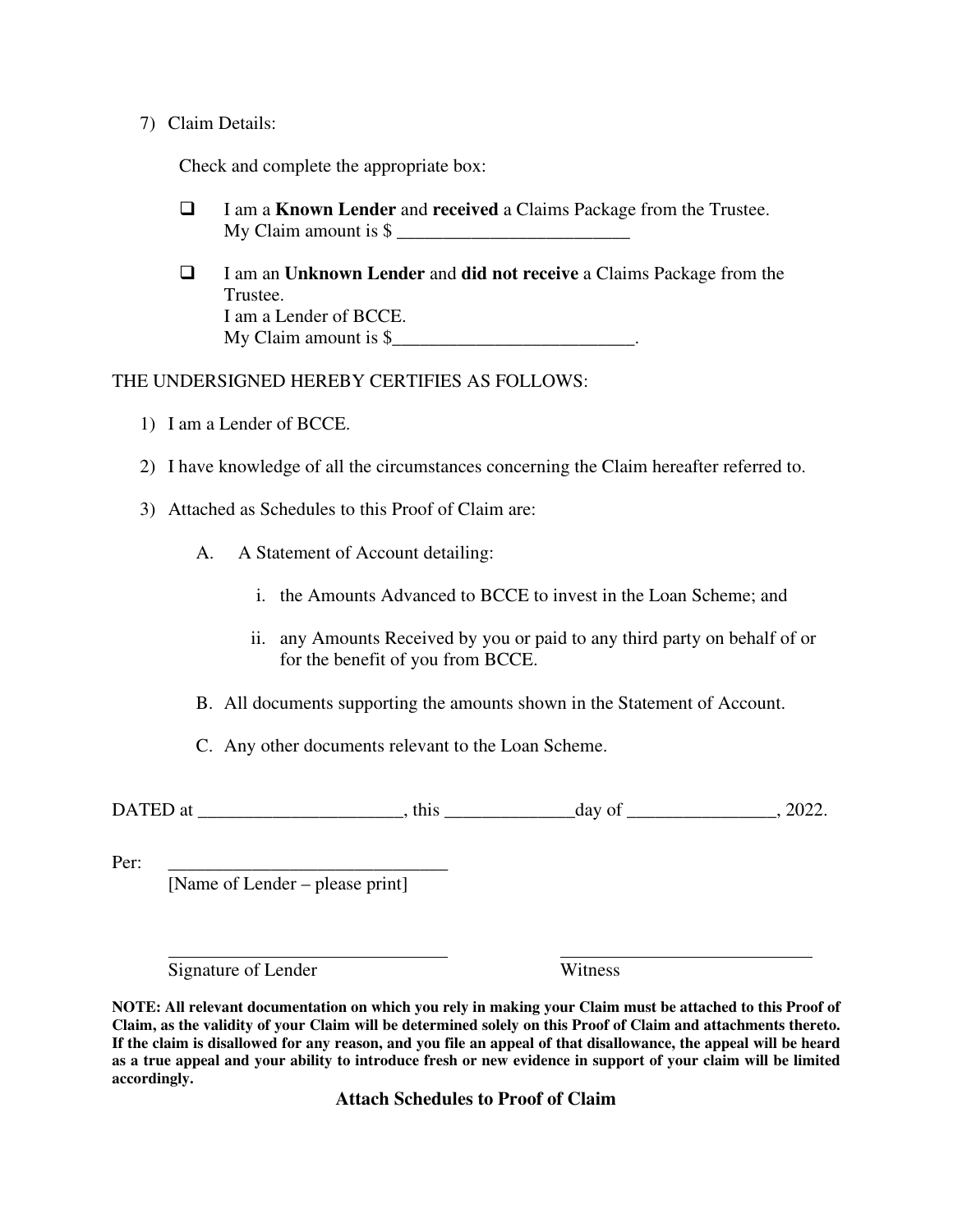# **Schedules: (to be attached to Proof of Claim)**

#### **Schedule "A"**

A Statement of Account detailing the Amounts Advanced by you to BCCE to invest in the Loan Scheme, and any Amounts Received by you or paid to any third party on behalf of or for the benefit of you from BCCE (attach a separate sheet if necessary):

#### **Schedule "B"**

The following documents are attached and support the amounts shown in the Statement of Account (Documents should include copies of cheques, bank drafts or bank statements evidencing the advance of funds to BCCE and copies of any cheques received from BCCE and details of cash payments received including the amounts and dates received):

# **Schedule "C"**

The following documents are attached and are relevant to the Loan Scheme (Documents should include any written lending agreements and if none available, the terms of any verbal agreements made with Rana Khaliq):